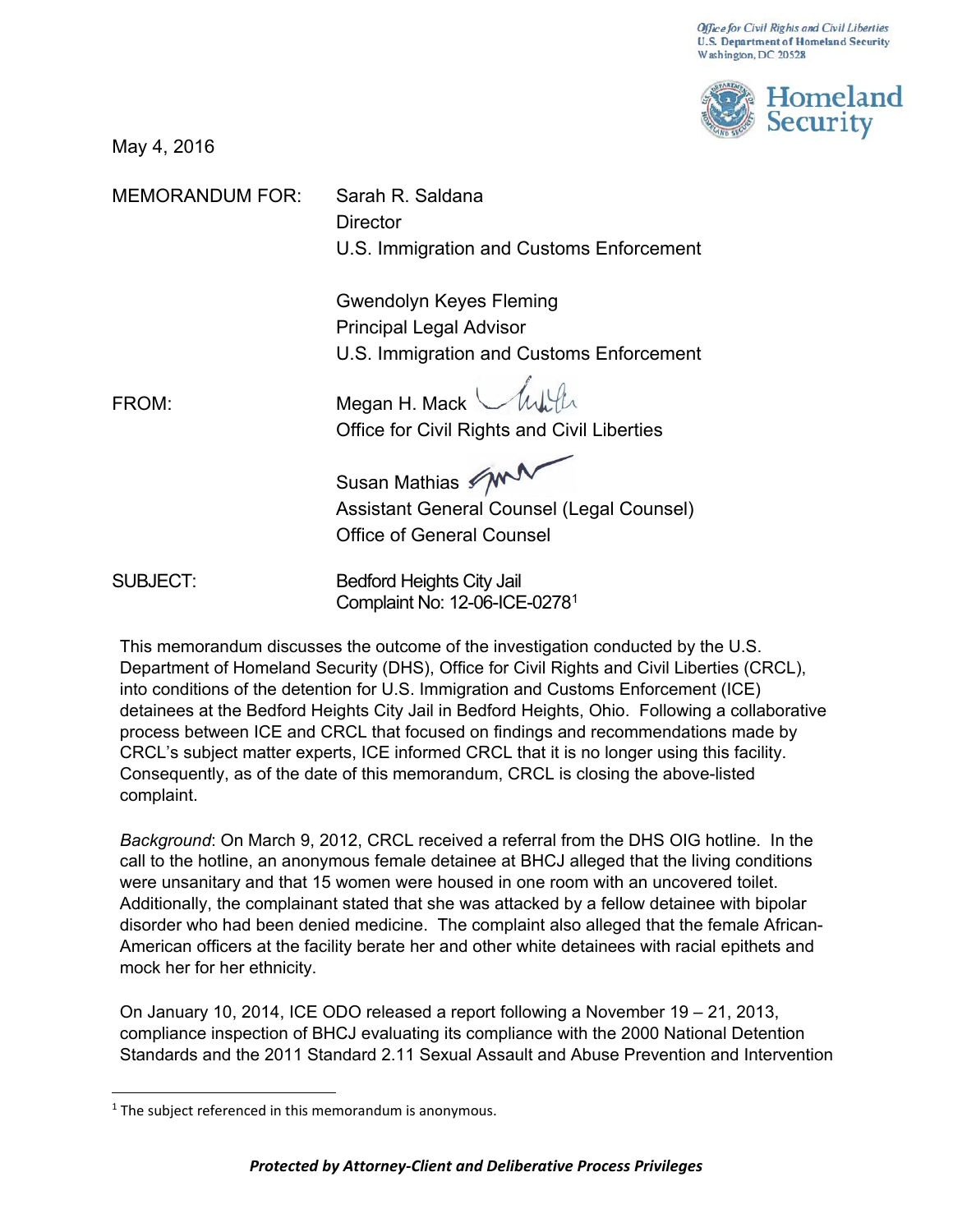(SAAPI). ODO found a total of 29 deficiencies in 13 standards related to Access to Legal Material; Admission and Release; Detainee Classification System; Detainee Grievance Procedures; Detainee Handbook; Disciplinary Policy; Environmental Health and Safety; Food Service; SAAPI; Special Management Units; Staff-Detainee Communication; and Telephone Access. Based upon the complaints CRCL had received and the findings of the ODO report, CRCL decided to perform an onsite investigation.

CRCL conducted a site visit to BHCJ in September, 2014, with the assistance of three subjectmatter expert consultants, including a medical consultant, a corrections consultant, and an environmental health and safety consultant. In April 2015, CRCL provided ICE with a memorandum that detailed the 38 recommendations made by the experts following the site visit. The recommendations addressed medical care, general corrections, and environmental health and safety.

In a memorandum dated May 15, 2015, ICE responded that it no longer houses detainees at BHCJ. ICE stated that in the event that ICE resumes housing detainees at BHCJ, it will reassess the recommendations. In a November 25, 2015, memo CRCL replied that it had been made aware of detainees housed at BHCJ on a short term basis since CRCL's site visit. ICE replied on December 21, 2015, that the last date ICE utilized BHCJ was April 27, 2015.

*Conclusion:* Following the collaborative process described above, CRCL has concluded that this complaint will be closed. Although CRCL requires no additional response regarding the housing of ICE detainees BHCJ at this time, CRCL reiterates that ICE has agreed to not use the facility prior to responding to CRCL's recommendations. We appreciate ICE's collaboration with CRCL on these recommendations.

It is CRCL's statutory role to advise Department leadership and personnel about civil rights and civil liberties issues, ensuring respect for civil rights and civil liberties in policy decisions and implementation of those decisions. As a result, we appreciate the work that has been done by ICE and BHCJ to address CRCL's concerns. We have taken into account this important work in addressing our concerns, and accordingly CRCL is formally closing the complaint identified in this memorandum. If you have any questions, please contact the Director of the Compliance Branch, Dana Salvano-Dunn, at  $\left(\frac{b}{c}\right)$  (6) or  $\left(\frac{b}{c}\right)$  (6)

Copy to:

ice.civil.liberties@ice.dhs.gov

Kevin Landy Assistant Director, Office of Detention Policy and Planning U.S. Immigration and Customs Enforcement (b) (6)